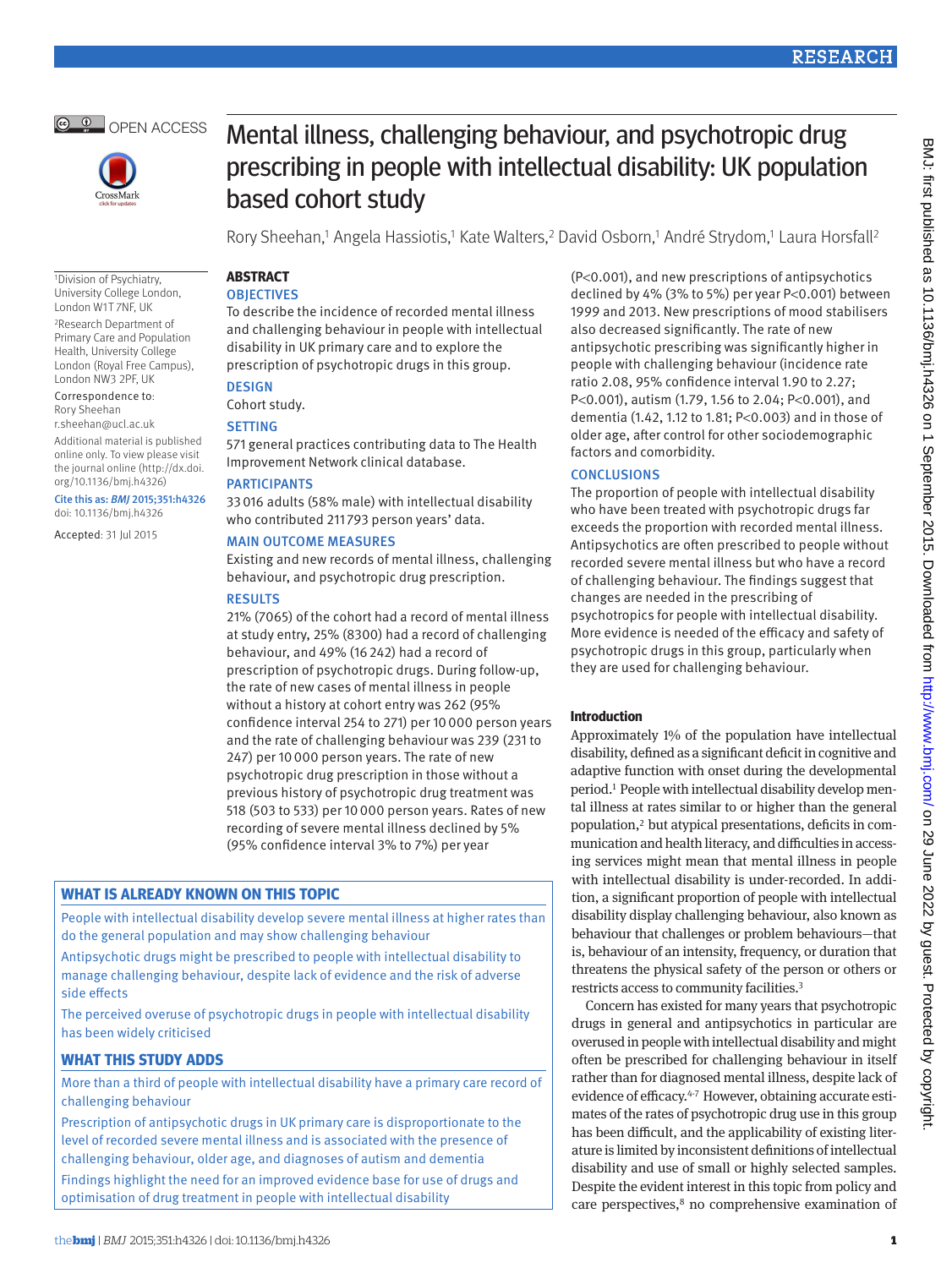psychotropic drug use in adults with intellectual disability in UK primary care has been carried out, and findings from other countries may not be generalisable given differences in healthcare practice and provision.

Evidence suggests that use of psychotropic drugs in the general population has increased consistently over the past several years, 9[10](#page-8-7) but little research has explored longitudinal trends in prescribing of psychotropics to people with intellectual disability. Whether deinstitutionalisation, increased awareness of drugs' side effects, and attempts to reduce inappropriate drug treatment in people with intellectual disability by the introduction of prescribing guidelines have changed prescribing practice remains unclear.<sup>11</sup>

Using a very large and representative sample of anonymised primary healthcare records from the United Kingdom, we have described the rates of recorded mental illness, challenging behaviour, and use of psychotropic drugs in people with intellectual disability in the primary care setting. We also report the patterns of prescribing of psychotropics over the past 15 years and the factors associated with prescription of antipsychotics.

#### **Methods**

#### Data source

The Health Improvement Network (THIN) is a large primary care database that contains the electronic health records of more than 3.7 million active patients in 571 general practices ([www.epic-uk.org/our-data/our-data.](http://www.epic-uk.org/our-data/our-data.shtml) [shtml](http://www.epic-uk.org/our-data/our-data.shtml)). The patients included are representative of the UK population as a whole in terms of age, sex, medical conditions, and death rates[.12](#page-8-9) [13](#page-8-10) Data from THIN are anonymised at source and collated by IMS Health before being made available for research.

Ninety eight per cent of the UK population are registered with a general practitioner, who acts as the gatekeeper to healthcare services for all patients, regardless of level of disability or living arrangements.[14](#page-8-11) General practitioners can refer complex cases to hospital based specialists, such as psychiatrists, who make an assessment and offer advice on further investigation or management. If drug treatment is indicated, this is usually prescribed by general practitioners, who hold prescribing budgets. Clinicians or practice staff enter information from the general practice consultation or secondary care specialist into a computerised system as Read codes, standardised clinical terms based on a hierarchical system[.15](#page-8-12) The general practice record thus contains a comprehensive and accurate longitudinal record of a person's clinical encounters and their outcomes.

The THIN database contains symptoms, diagnoses, referrals to secondary care, and a record of treatments and of prescriptions, which are classified according to chapters in the *British National Formulary*. THIN is well suited to studying drug prescription, as clinicians must code the prescribed drug before the prescription can be issued, so all prescriptions issued in primary care are recorded. Recording of illness, including for mental and developmental disorders, has been shown to be accurate in electronic primary care records, and estimates of disease prevalence closely approximate those determined by other means, making the data suitable for epidemiological research[.16](#page-8-13) Patients' demographic information and a measure of social deprivation (the Townsend score), which is a composite score in fifths based on Census recording of unemployment, car ownership, home ownership, and overcrowding, is also recorded.[17](#page-8-14)

#### Study cohort

The study cohort included adults with intellectual disability drawn from UK primary care. General practitioners have been incentivised to keep a register of all patients with known intellectual disability since 2007 as part of the quality and outcomes framework (QOF) scheme [\(http://qof.hscic.gov.uk/\)](http://qof.hscic.gov.uk/). We used established methods to create our intellectual disability code list,<sup>[18](#page-8-15)</sup> which was based on that used in a previous study.[19](#page-8-16) We included people with a QOF intellectual disability code as well as those who were not identified by the QOF scheme but who had a Read code anywhere in their record signalling intellectual disability or a condition associated with intellectual disability in more than 50% cases. This has been shown to substantially increase the detection of people with intellectual disability in the THIN database[.19](#page-8-16) Before extracting the cohort for this study and applying the age exclusions, we used the code list to estimate the prevalence of intellectual disability in the 3.7 million active patients in THIN. We identified 32 306 active adults with intellectual disability, or 0.9%, which is comparable to population prevalence estimates of intellectual disability at 1%.[20](#page-8-17)

People in the cohort contributed different lengths of follow-up to the study. The date of entry into the cohort for each person was taken as the latest of the date of registration at a practice contributing to THIN plus one year to account for the transfer of historical information, $21$  the year they turned 18, the start of the study period (1 January 1999), and the date their general practice was recording data consistent with the two key indicators that help to affirm the quality of the entered data (acceptable mortality reporting and acceptable computer usage). $2223$  $2223$  The end date for each person was the earliest of the date that they left the practice, the date they turned 100 years old, or the end of the study period (31 December 2013). We excluded people who contributed less than 12 months' data to THIN, as these records often include temporary and visiting patients for whom the quality of data recording is poor.

#### Outcomes of interest

#### *Neuropsychiatric diagnoses*

We interrogated the record of each person who met the inclusion criteria for Read codes for mental illness. We divided mental illness into severe mental illness (schizophrenia, bipolar disorder, other psychosis), depression (including mixed depression-anxiety), and anxiety. If a person had a record of two of the disorders within the severe mental illness category (such as a code for schizophrenia and another for bipolar disorder), for the purpose of describing the case mix at cohort entry we used a hierarchical system whereby the schizophrenia diagnosis was taken in preference to bipolar disorder, and this in turn was used in preference to the group of "other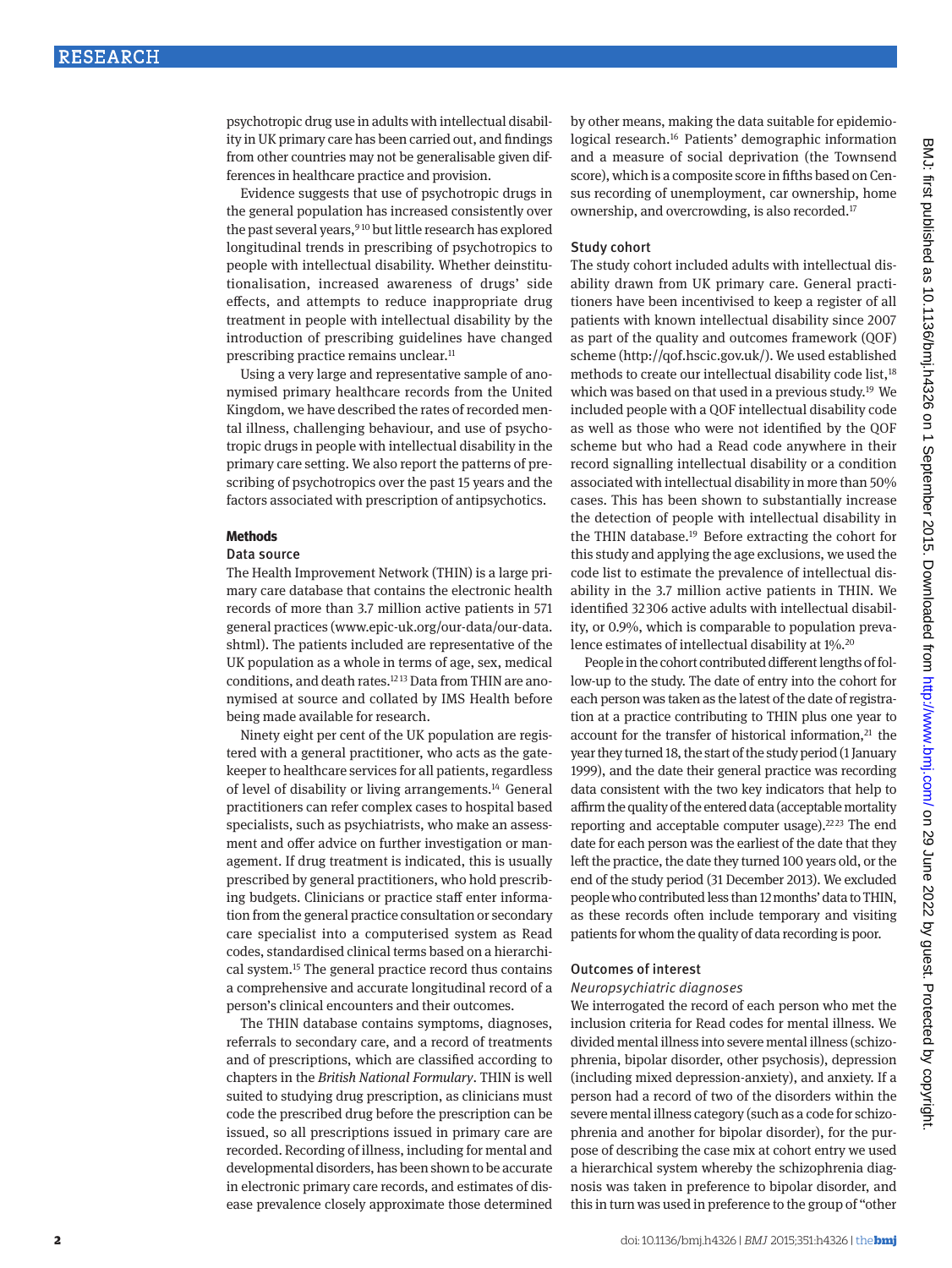psychosis." We also included code lists for dementia, autism, and epilepsy to examine the relation with challenging behaviour and prescribing of antipsychotic drugs. We determined neuropsychiatric diagnoses by screening people's records for relevant codes that our team has used to identify these conditions in previous studies. For conditions that are generally present from a young age, in this case autism and epilepsy, we took a code entered anywhere in the record as evidence of the condition at cohort entry. Mental illness, epilepsy, and dementia are also included in the QOF scheme and should be reliably recorded by general practitioners.

#### *Challenging behaviour*

We defined challenging behaviour with reference to the National Institute for Health and Care Excellence's conceptualisation of the term and included the following behaviours: aggression, self injury, stereotypic behaviour, agitation, disruptive or destructive acts, withdrawn behaviour, arson, and sexual misconduct.<sup>24</sup> We constructed a list of Read codes describing these behaviours by screening the full Read code dictionary for potentially suitable terms. After discussion and on the basis of clinical experience of managing patients with intellectual disability and knowledge of the literature, we also included codes for sleep disturbance[.25](#page-8-22) The list was then refined in an iterative process through consultation between four clinical academics (three psychiatrists specialising in intellectual disability and one general practitioner); the final list contained more than 200 codes (web appendix A). We recorded people as having a history of challenging behaviour at cohort entry if at least one of any of these codes was present in their record and recorded them as having incident challenging behaviour if a code was added during follow-up. To assess the performance of the challenging behaviour code list, we examined the variable in relation to factors known to be associated with challenging behaviour in people with intellectual disability, including the presence of other neuropsychiatric diagnoses. We also examined the challenging behaviour code list in relation to severity of intellectual disability in the subset for which this information was coded as mild, moderate, severe, or profound and also compared recording of challenging behaviour in people with Down's syndrome with those with autism.

### *Prescription of psychotropic drugs*

We divided psychotropic drugs into several classes according to *British National Formulary* sub-chapter: antipsychotics (including first and second generation agents), antidepressants, mood stabilisers, anxiolytics and hypnotics (including benzodiazepines), antidementia drugs, and drugs for attention-deficit/ hyperactivity disorder.

## Statistical analysis

We used multivariable mixed Poisson regression to examine time trends of recording of mental illness and new prescriptions for psychotropic drugs in people without a history at cohort entry and to calculate incidence rate ratios adjusted for any temporal changes in age and sex. We included general practice as a random effect to account for any data clustering. If people received a new prescription for a drug after cohort entry (that is, during follow-up) we considered them to be no longer at risk for that drug prescription and removed them from the cohort. To examine the possibility of non-linear time trends, year was initially modelled as a continuous variable and we then used the likelihood ratio test to compared this with a model in which year was entered as a categorical variable. A significant test result suggests that the categorical model is a better fit to the data and a linear time trend assumption may not be appropriate.

We also used multivariable mixed Poisson regression to examine factors associated with new records of challenging behaviour and new prescription of antipsychotic drugs in people without a history at cohort entry. We investigated multiplicative interactions between sex, challenging behaviour, and prescription of antipsychotics as a pre-specified hypothesis by including the appropriate interaction terms in the regression model. In the regression model examining new prescriptions of antipsychotics, we tested the influence of excluding sleep codes from the challenging behaviour code list as a sensitivity analysis. We used Wald tests to assess overall significance for categorical variables and categorical interaction terms. We considered a P value of 0.05 to be statistically significant (two tailed) and used Stata version 13 for all analyses.

## Patient involvement

No patients were involved in setting the research question or the outcome measures; nor were they involved in the design and implementation of the study. We plan to work with our local service user research group (the Camden Advocacy Project) to prepare accessible (easy read) versions of the abstract and manuscript content, which will be widely disseminated.

## **Results**

## Characteristics of cohort

In total, 33016 people with a record of intellectual disability met the inclusion criteria. Table 1 gives the baseline characteristics of the cohort. Fifty eight per cent were male, and the average age at study entry was 36.3 years. Median follow-up time was 5.5 (interquartile range 2.2-11.5) years. Overall, 211793 person years' data were collected.

## Recording of mental illness

In total, 21% of the cohort had a record of mental illness at study entry, including 7% with a record of severe mental illness (schizophrenia 4%, bipolar disorder 1%, other psychosis 2%) (table 1). The incidence of new records of mental illness was 262 (95% confidence interval 254 to 271) per 10000 person years during follow-up (table 2). New records of depression were most frequently recorded. By the end of the study period, the proportion of people with a record of mental illness (not including those with only challenging behaviour) at any point in their primary care notes was 34% (7065 at baseline and 3998 during follow-up), and the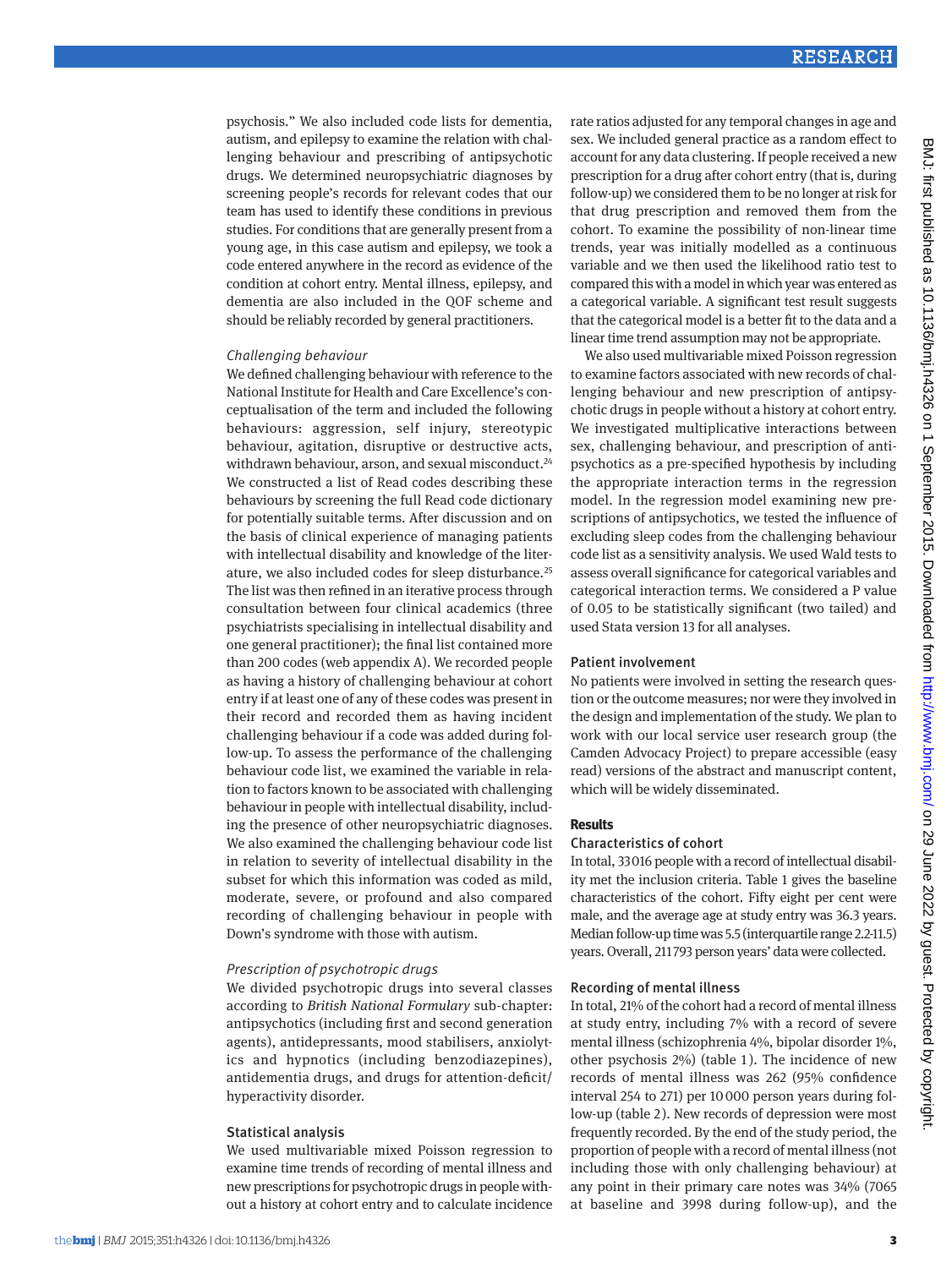#### Table 1 | Characteristics of cohort at study entry. Values are numbers (percentages) unless stated otherwise

| Characteristic                                     | Value (n=33 016) |
|----------------------------------------------------|------------------|
| Mean (SD) age, years                               | 36.3(16.4)       |
| Median (interquartile range) follow-up time, years | $5.5(2.2-11.5)$  |
| Male sex                                           | 19 139 (58)      |
| Autism                                             | 4925 (15)        |
| Epilepsy                                           | 7517 (23)        |
| Dementia                                           | 319(1)           |
| History of mental illness                          | 7065 (21)        |
| Severe mental illness                              | 2364(7)          |
| Schizophrenia                                      | 1313(4)          |
| Bipolar disorder                                   | 439(1)           |
| Psychosis, other                                   | 612(2)           |
| Depression (including mixed anxiety-depression)    | 3620 (11)        |
| Anxiety                                            | 1845(6)          |
| History of challenging behaviour                   | 8300 (25)        |
| History of psychotropic drug prescription          | 16 242 (49)      |
| Antipsychotic                                      | 7028 (21)        |
| Antidepressant                                     | 6614(20)         |
| Mood stabiliser                                    | 6698 (20)        |
| Anxiolytic/hypnotic                                | 7152 (22)        |
| Antidementia drugs                                 | 254(0)           |
| Drugs for attention-deficit/hyperactivity disorder | 623(2)           |
|                                                    |                  |

proportion with a record of severe mental illness was 9% (tables 1 and 2).

Analysis of time trends in the recording of severe mental illness showed a gradual decline in the rate of recording by 5% (95% confidence interval 3% to 7%) per year between 1999 and 2013 (P<0.001), after adjustment for changes in age and sex of the cohort (fig 1). Rates of recording of depression and anxiety did not change.

## Challenging behaviour

In total, 8300 (25%) people had a history of challenging behaviour at study entry. The rate of new cases of challenging behaviour during follow-up in those without a previous history at cohort entry was 239 (231 to 247) per 10000 person years. By the end of the study period, 36% of people in the cohort had a record of challenging behaviour in their electronic health record (8300 at baseline and 3615 during follow-up) (tables 1 and 2). The most common Read codes in the challenging behaviour code list found in the cohort were "behavioural problem,"

Table 2 | Incidence of recorded mental illness, challenging behaviour, and psychotropic drug prescription in adults with intellectual disability in UK primary care, 1999-2013

| Variable                                               | No of events | No of patient<br>vears $(x10000)$ | Incidence per 10 000<br>patient years (95% CI) |
|--------------------------------------------------------|--------------|-----------------------------------|------------------------------------------------|
| Any mental illness                                     | 3998         | 15.2                              | 262 (254 to 271)                               |
| Severe mental illness                                  | 617          | 19.5                              | 32 (29 to 34)                                  |
| Depression                                             | 3054         | 17.9                              | 171 (165 to 177)                               |
| Anxiety                                                | 2512         | 18.0                              | 139 (134 to 145)                               |
| Challenging behaviour                                  | 3615         | 15.1                              | 239 (231 to 247)                               |
| Any psychotropic drug                                  | 4640         | 9.0                               | 518 (503 to 533)                               |
| Antipsychotic                                          | 2107         | 15.9                              | 132 (127 to 138)                               |
| Antidepressant                                         | 4733         | 15.1                              | 313 (305 to 323)                               |
| Mood stabiliser                                        | 1337         | 16.3                              | 82 (78 to 87)                                  |
| Anxiolytic/hypnotic                                    | 4835         | 14.7                              | 330 (321 to 339)                               |
| Antidementia drugs                                     | 204          | 21.1                              | 10 (8 to 11)                                   |
| Drugs for attention-deficit/<br>hyperactivity disorder | 52           | 21.0                              | 2(2 to 3)                                      |



Fig 1 | Time trends in new recording of mental illness and challenging behaviour in adults with intellectual disability in UK primary care, 1999-2013

"behaviour disorder," "behavioural problems," "agitated," and "agitated—symptom." Codes describing specific behaviours were used less frequently. Excluding sleep codes reduced the number with challenging behaviour at baseline to 7531 and the rate of new records during follow-up to 175 (169 to 182) per 10000 person years.

The median number of Read codes for challenging behaviour in people with a record of challenging behaviour (including sleep codes) was 2 (interquartile range 1-4). New records of challenging behaviour were significantly more common in people older than 50 years and in those with mental illness (including severe mental illness, depression, and anxiety), autism, dementia, and epilepsy (table 3 ). We found no association of new recording of challenging behaviour with sex or social deprivation. New recording of challenging behaviour showed a non-significant downward trend during the study period (fig 1). In separate analyses, we identified a positive association between challenging behaviour and degree of intellectual disability in the 5332 people for whom information on severity had been coded; challenging behaviour was three times more common in people with profound intellectual disability than in those described as having mild intellectual disability (incidence rate ratio 2.97 (95% confidence interval 2.09 to 4.21; P<0.001); data not shown). Compared with people with Down's syndrome, those coded as having autism were more than twice as likely to be coded as having challenging behaviour (incidence rate ratio 2.15, 1.87 to 2.48; p<0.001; data not shown).

## Prescription of psychotropic drugs

A history of prescription of psychotropic drugs was present in 49% of the cohort at study entry, and 63% had a record by the end of data collection. The incidence rate of new prescription of any psychotropic drugs over the follow-up period was 518 (503 to 533) per 10000 person years. The most common class of drugs to be prescribed was anxiolytics/hypnotics, followed by antidepressants, antipsychotics, and mood stabilisers. The rate of prescription of antidementia drugs and drugs for attention-deficit/hyperactivity disorder was much lower at 10 (8 to 11) per 10000 person years and 2 (2 to 3) per 10000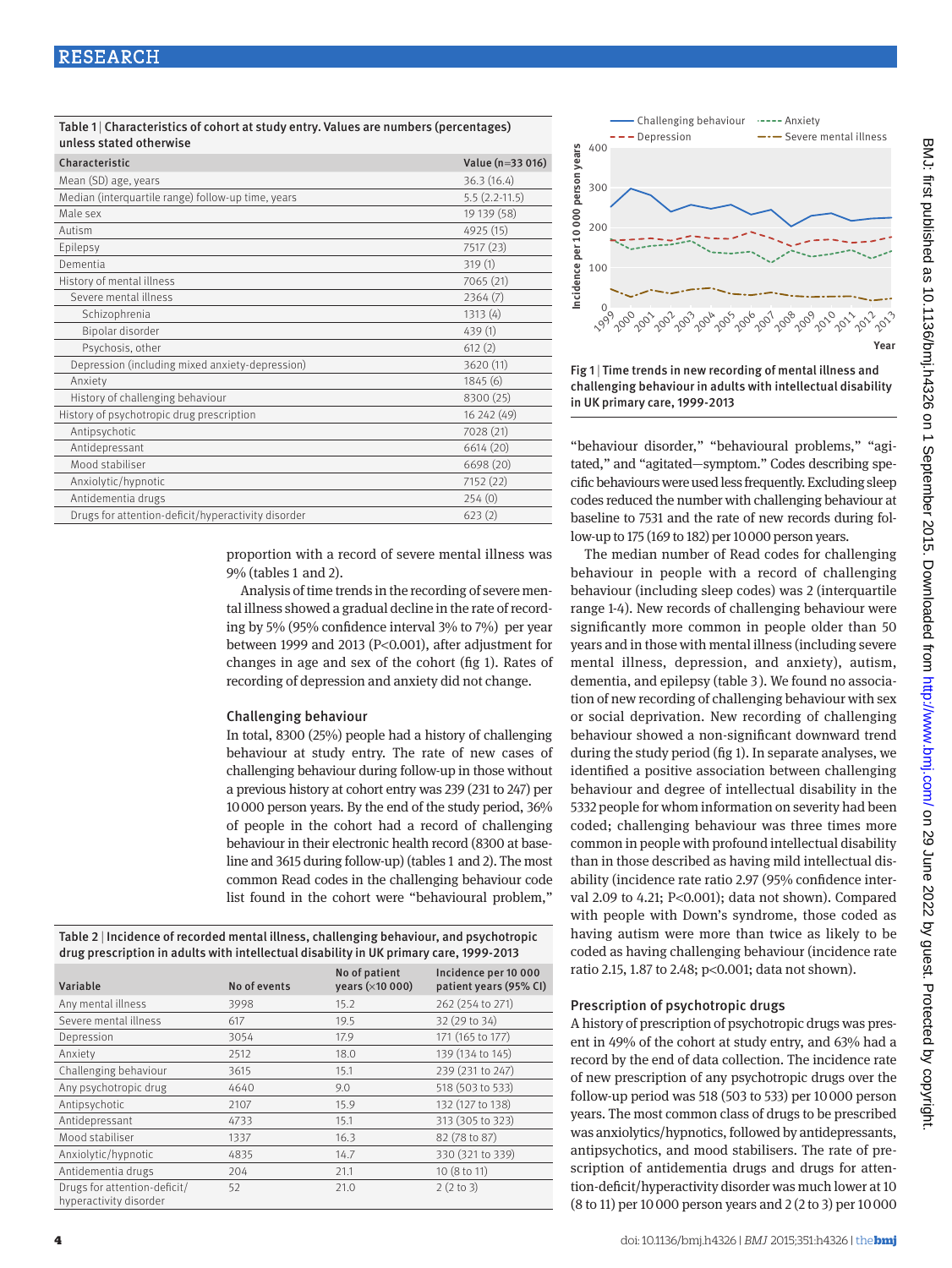#### Table 3 | Associations with new recording of challenging behaviour in adults with intellectual disability in UK primary care, 1999-2013

| <b>Factor</b>               | Rate (per 10 000 patient<br>vears) (95% CI) | Incidence rate ratio*<br>(95% CI) | P value   |  |  |  |
|-----------------------------|---------------------------------------------|-----------------------------------|-----------|--|--|--|
| Sex:                        |                                             |                                   |           |  |  |  |
| Male                        | 243 (231 to 255)                            | 1 (reference)                     | <b>NS</b> |  |  |  |
| Female                      | 235 (225 to 246)                            | 0.97 (0.91 to 1.04)               |           |  |  |  |
| Age group, years:           |                                             |                                   |           |  |  |  |
| 18-29                       | 218 (204 to 234)                            | 1 (reference)                     |           |  |  |  |
| $30 - 39$                   | 220 (204 to 237)                            | 1 (0.90 to 1.11)                  |           |  |  |  |
| 40-49                       | 226 (211 to 242)                            | 1.01 (0.91 to 1.12)               |           |  |  |  |
| 50-59                       | 260 (241 to 282)                            | 1.13 (1.02 to 1.26)               | < 0.001   |  |  |  |
| 60-69                       | 286 (259 to 316)                            | 1.27 (1.12 to 1.45)               |           |  |  |  |
| 70-79                       | 304 (262 to 351)                            | 1.40 (1.18 to 1.65)               |           |  |  |  |
| $\geq 80$                   | 382 (302 to 483)                            | 1.78 (1.38 to 2.30)               |           |  |  |  |
| Townsend deprivation fifth: |                                             |                                   |           |  |  |  |
| 1 (least deprived)          | 230 (212 to 251)                            | 1 (reference)                     |           |  |  |  |
| $\mathfrak{D}$              | 247 (229 to 267)                            | 1.06 (0.95 to 1.20)               |           |  |  |  |
| 3                           | 226 (210 to 244)                            | 1.02 (0.90 to 1.14)               |           |  |  |  |
| 4                           | 225 (210 to 242)                            | 0.97 (0.87 to 1.10)               | <b>NS</b> |  |  |  |
| 5 (most deprived)           | 264 (246 to 282)                            | 1.10 (0.98 to 1.25)               |           |  |  |  |
| Missing                     | 247 (212 to 288)                            | 1.08 (0.89 to 1.32)               |           |  |  |  |
| Neuropsychiatric diagnosis: |                                             |                                   |           |  |  |  |
| No severe mental illness    | 224 (216 to 232)                            | 1 (reference)                     | < 0.001   |  |  |  |
| Severe mental illness       | 442 (403 to 484)                            | 1.69 (1.53 to 1.88)               |           |  |  |  |
| No depression               | 201 (193 to 209)                            | 1 (reference)                     | < 0.001   |  |  |  |
| Depression                  | 399 (376 to 423)                            | 1.71 (1.58 to 1.86)               |           |  |  |  |
| No anxiety                  | 209 (201 to 217)                            | 1 (reference)                     | < 0.001   |  |  |  |
| Anxiety                     | 384 (360 to 409)                            | 1.44 (1.33 to 1.57)               |           |  |  |  |
| No autism                   | 227 (219 to 235)                            | 1 (reference)                     | < 0.001   |  |  |  |
| Autism                      | 380 (346 to 418)                            | 1.83 (1.64 to 2.03)               |           |  |  |  |
| No dementia                 | 233 (225-240)                               | 1 (reference)                     | < 0.001   |  |  |  |
| Dementia                    | 482 (416 to 558)                            | 1.71 (1.45 to 2.01)               |           |  |  |  |
| No epilepsy                 | 225 (217 to 234)                            | 1 (reference)                     | < 0.001   |  |  |  |
| Epilepsy                    | 287 (270 to 306)                            | 1.41 (1.30 to 1.52)               |           |  |  |  |
| $NC$ - not cignificant      |                                             |                                   |           |  |  |  |

NS=not significant.

\*Adjusted for age, sex, Townsend deprivation fifth, neuropsychiatric diagnoses, and year of study entry.

person years, respectively, which precluded further investigation of time trends in their prescription.

Prescription of antipsychotics fell by 4% (3% to 5%; P<0.001) per year over the course of the study period, and the prescription of mood stabilisers also decreased by 4% (3% to 6%; P<0.001) per year. We found no significant time trends in the prescription of other classes of psychotropic drugs (fig 2). Prescription of antidepressants fell significantly in 2005, but rates of prescription in 2013 were similar to those seen at the start of the observation period in 1999.

New prescriptions for antipsychotics were significantly more common in older people and in those with a record of challenging behaviour, severe mental illness, depression, anxiety, autism, dementia, and epilepsy (tables 4 and 5). We found no association of new prescription of antipsychotics with sex or level of social deprivation. People with a record of challenging behaviour were more than twice as likely to receive a prescription for antipsychotics compared with those without a record of challenging behaviour (incidence rate ratio 2.08, 1.90 to 2.27; P<0.001) after control for neuropsychiatric diagnoses. Excluding sleep codes from the definition of challenging behaviour as a sensitivity analysis increased the magnitude of the associa-



Fig 2 | Time trends in new prescriptions of psychotropic drugs in adults with intellectual disability in UK primary care, 1999-2013

tion with prescribing of antipsychotics (incidence rate ratio 3.49, 3.19 to 3.82; P<0.001).

Figure 3 shows the overlap between people with a record of severe mental illness, challenging behaviour, and prescription of antipsychotics. Of 9135 peoples treated with antipsychotic drugs by the end of follow-up, 6503 (71%) did not have a record of severe mental illness. Of the 11915 with a record of challenging behaviour, 5562 (47%) had received antipsychotic drugs, whereas only 1421 (12%) had a record of severe mental illness. Of those with a record of prescription of antipsychotics, 2362 (26%) did not have a record of severe mental illness or challenging behaviour. Further detail of the overlap between challenging behaviour, prescription of antipsychotics, and neuropsychiatric diagnoses is given in web appendix B.

## **Discussion**

To the best of our knowledge, this study represents the largest and most comprehensive analysis of the associations between mental illness, challenging behaviour, and prescribing of psychotropic drugs in people with intellectual disability. We found that more than a third of people with intellectual disability had a record of mental illness, including almost 1 in 10 who had a record of severe mental illness. Challenging behaviour was also commonly recorded by general practitioners. The proportion of people who had been treated with psychotropic drugs was much greater than the recorded rate of psychiatric morbidity. More than two thirds of people had a record of prescription of any psychotropic drug, and more than a quarter had received an antipsychotic. Most antipsychotics were prescribed to people without a record of severe mental illness, despite financial incentives to record mental illness via the QOF scheme.

Challenging behaviour was independently associated with prescription of antipsychotics after adjustment for neuropsychiatric diagnoses, suggesting that these drugs are being used to manage challenging behaviour in primary care in some cases. Autism, dementia, and older age were also independently associated with antipsychotic use in people with intellectual disability.

We found that the recording of new severe mental illness and the prescription of antipsychotics and mood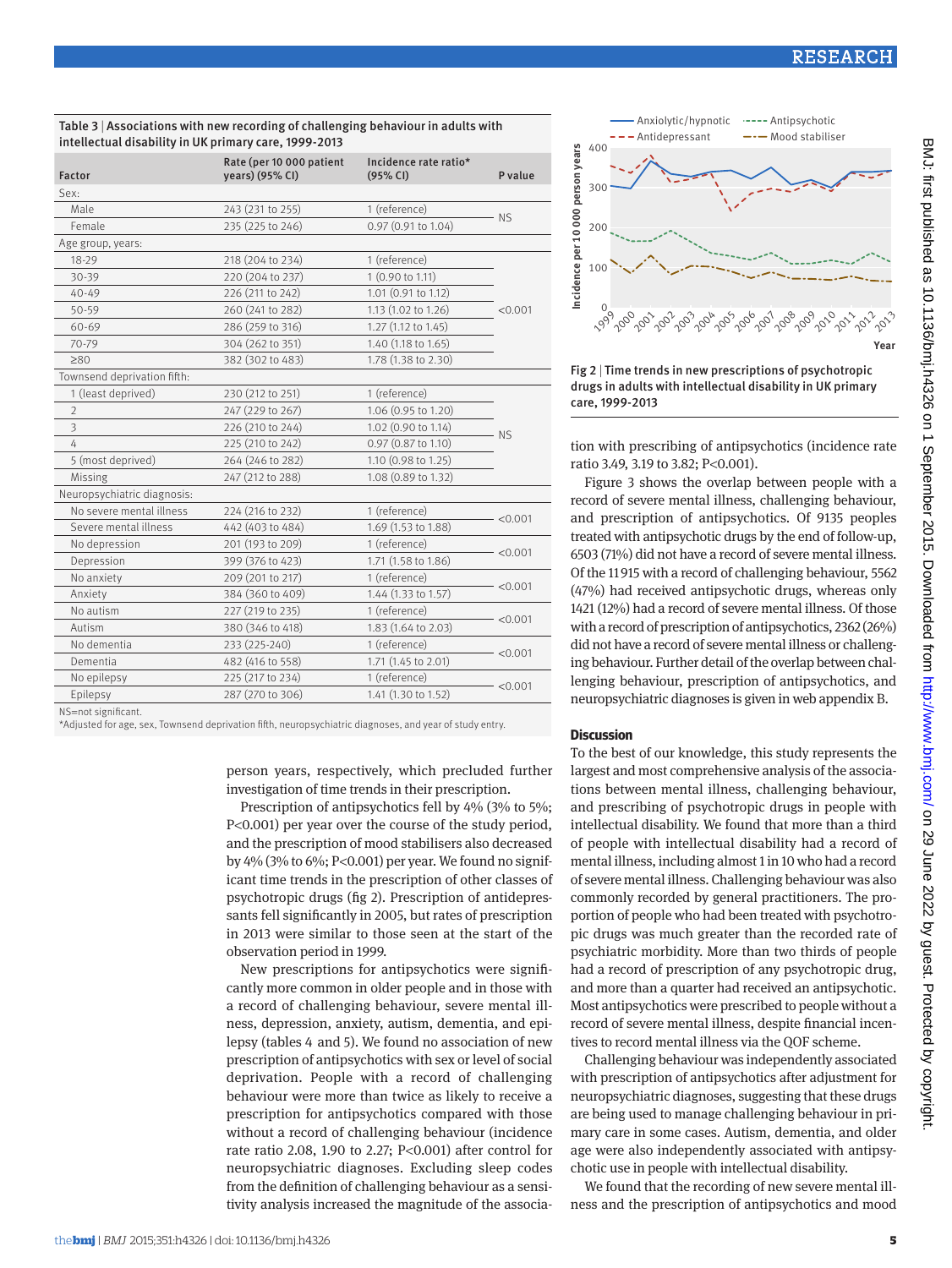Table 4 | Incidence of new prescription of antipsychotic drugs in adults with intellectual disability in UK primary care, 1999-2013, by sociodemographic factors and neuropsychiatric diagnosis

| <b>Factor</b>               | Rate (per 10 000 patient<br>years) (95% CI) |
|-----------------------------|---------------------------------------------|
| Sex:                        |                                             |
| Male                        | 134 (125 to 142)                            |
| Female                      | 131 (124 to 139)                            |
| Age group, years:           |                                             |
| 18-29                       | 130 (120 to 141)                            |
| 30-39                       | 122 (111 to 134)                            |
| 40-49                       | 118 (107 to 130)                            |
| 50-59                       | 132 (118 to 147)                            |
| 60-69                       | 149 (129 to 173)                            |
| 70-79                       | 213 (177 to 257)                            |
| >80                         | 305 (236 to 394)                            |
| Townsend deprivation fifth: |                                             |
| 1 (least deprived)          | 131 (118 to 147)                            |
| $\overline{2}$              | 135 (121 to 149)                            |
| 3                           | 136 (124 to 149)                            |
| 4                           | 133 (122 to 146)                            |
| 5 (most deprived)           | 122 (110 to 134)                            |
| Missing                     | 154 (127 to 186)                            |
| Neuropsychiatric diagnosis: |                                             |
| Challenging behaviour       | 237 (222 to 252)                            |
| No challenging behaviour    | 96 (90 to 101)                              |
| Severe mental illness       | 1005 (890 to 1135)                          |
| No severe mental illness    | 118 (112 to 123)                            |
| Depression                  | 250 (233 to 269)                            |
| No depression               | 104 (99 to 110)                             |
| Anxiety                     | 246 (228 to 265)                            |
| No anxiety                  | 109 (104 to 115)                            |
| Autism                      | 232 (207 to 259)                            |
| No autism                   | 123 (118 to 129)                            |
| Dementia                    | 257 (208 to 318)                            |
| No dementia                 | 129 (124 to 135)                            |
| Epilepsy                    | 138 (126 to 150)                            |
| No epilepsy                 | 131 (124 to 137)                            |

stabilisers to people with intellectual disability in primary care decreased consistently over the past 15 years, whereas rates of common mental disorders and challenging behaviour, along with other classes of psychotropic drugs, did not change.

#### Comparison with other studies

We used routine primary care records to determine the incidence of newly recorded mental illness and challenging behaviour in people with intellectual disability, so our results are not directly comparable with previous epidemiological studies, most of which report the point prevalence of morbidity after direct assessment of participants' mental state. Such studies consistently report high rates of severe mental illness in people with intellectual disability[.26](#page-8-23) [27](#page-8-24) The incidence of newly recorded severe mental illness that we found in people with intellectual disability (32 per 10000 person years) is substantially higher than that in the general population (reported by a different study but derived from the same databas[e28](#page-8-25) ), suggesting that severe mental illness is generally well recognised in people with intellectual disability in primary care. In contrast, we did not find increased rates

of new recording of anxiety and depression in people with intellectual disability over the study period compared with the general population,[29](#page-8-26) [30](#page-8-27) despite evidence that they are likely to be at higher risk of developing both conditions[.31](#page-8-28) [32](#page-8-29) Our results may therefore indicate under-recognition of depression and anxiety in people with intellectual disability in primary care.

Longitudinal trends in recording of mental illness in primary care have not previously been studied in people with intellectual disability, and it is interesting that the rate of recording of new cases of severe mental illness steadily decreased. Several possible explanations for this observation exist. It might mirror a trend highlighted in the non-intellectual disability population whereby clinicians in primary care increasingly use Read codes for symptoms rather than diagnoses to record mental illness.[29](#page-8-26) [30](#page-8-27) The symptoms would not be recognised in our code lists as severe mental illness. Alternatively, the trend may be due to increasing under-recognition of severe mental illness in people with intellectual disability, although the relatively high crude incidence rates we found suggest that this is not the case. Another explanation would be that the true incidence of severe mental illness is falling, possibly owing to improvements in public health that have reduced precipitating factors.

This is the first study of which we are aware that has quantified challenging behaviour in primary care by using routinely collected health data. We found that challenging behaviour was recorded in more than a third of people, a rate that is higher than the 10-15% previously reported in people with intellectual disability.[3](#page-8-2) However, considerable discrepancy exists in previously reported rates of challenging behaviour in people with intellectual disability owing to differences in definitions and groups studied. The expected associations of challenging behaviour with degree of intellectual disability, autism, mental illness, and dementia were replicated in our study[,33-](#page-8-30)[37](#page-8-31) and incidence rate ratios for each were similar to those reported by a recent population study in Sweden, $38$  which adds legitimacy to the code list we devised. Furthermore, the positive associations between challenging behaviour and degree of intellectual disability, as well as the higher rates in people with autism compared with Down's syndrome, were as expected. We found an unexpected increase in new cases of challenging behaviour with age, $33333339$  $33333339$  $33333339$  $33333339$  which persisted even when we controlled for increased recording of dementia among the older population. Dementia can be difficult to diagnose in people with intellectual disability and may be under-recognised; $40$  if all true cases of dementia were coded, the association of challenging behaviour with age may be less marked. Another explanation is that the code list for challenging behaviour we devised might include codes that are preferentially applied to the older population.

At 132 per 10000 person years, the rate of prescription of antipsychotics in people with intellectual disability is almost twice that of the general population (70/10000 person years for women and 61/10000 person years for men, from previously published research using THIN data<sup>41</sup>). Approximately 50% of prescriptions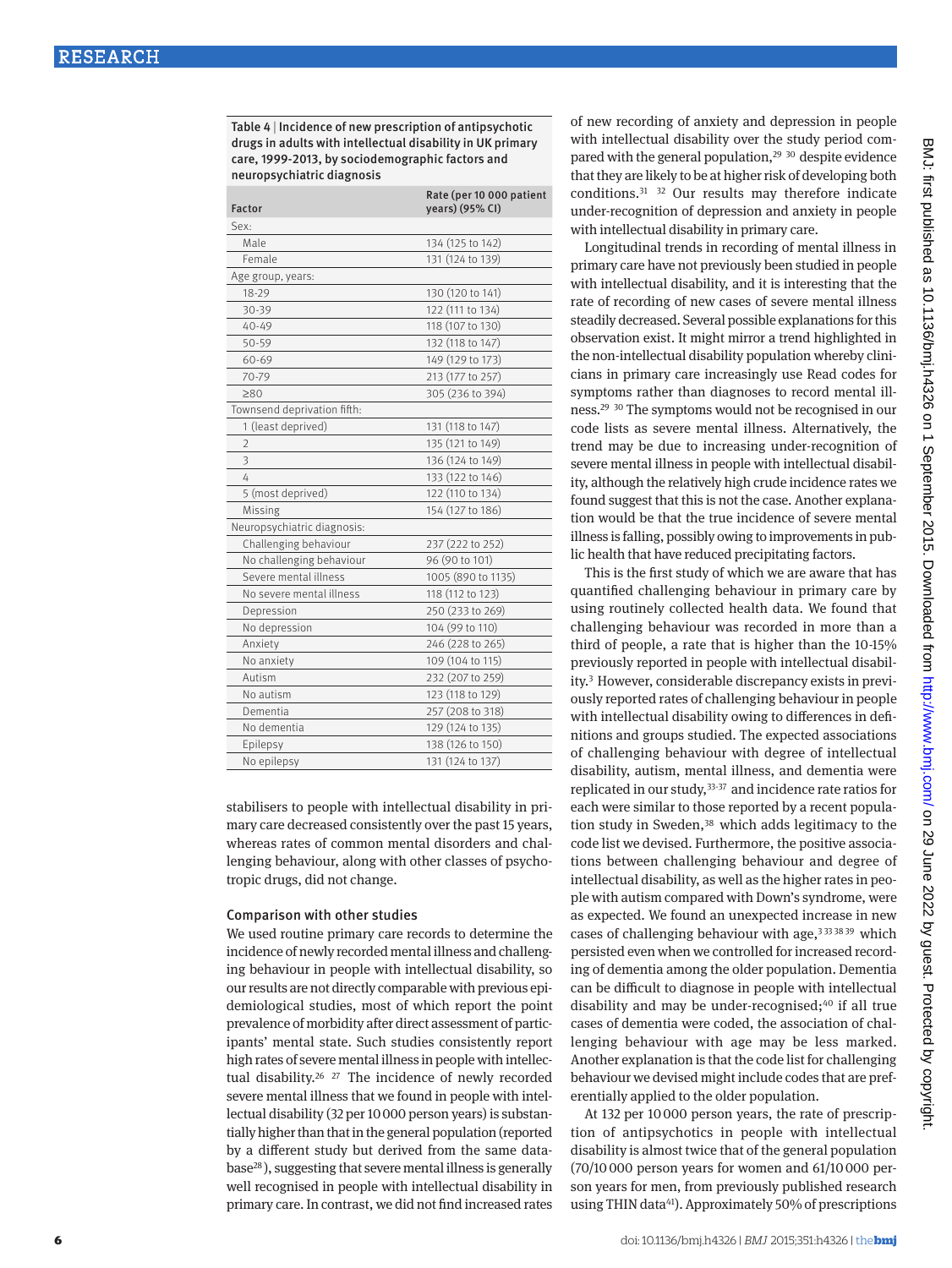## Table 5 | Associations with new antipsychotic drug prescription in adults with intellectual disability in UK primary care, 1999-2013

| $m$ chechdar disability in on primary care, 1777-2015 |                       |           |                      |           |
|-------------------------------------------------------|-----------------------|-----------|----------------------|-----------|
| <b>Factor</b>                                         | IRR* (95% CI)         | P value   | <b>IRR1 (95% CI)</b> | P value   |
| Sex:                                                  |                       |           |                      |           |
| Male                                                  | 1 (reference)         | <b>NS</b> | 1 (reference)        | <b>NS</b> |
| Female                                                | 1.04 (0.95 to 1.12)   |           | 1.01 (0.93 to 1.11)  |           |
| Age group, years:                                     |                       |           |                      |           |
| 18-29                                                 | 1 (reference)         |           | 1 (reference)        | < 0.001   |
| $30 - 39$                                             | 0.95 (0.84 to 1.07)   |           | 0.99 (0.88 to 1.13)  |           |
| 40-49                                                 | 0.91 (0.80 to 1.03)   |           | 0.96 (0.85 to 1.10)  |           |
| 50-59                                                 | $1.01$ (0.88 to 1.16) | < 0.001   | 1.08 (0.93 to 1.25)  |           |
| $60 - 69$                                             | 1.14 (0.97 to 1.35)   |           | 1.32 (1.11 to 1.57)  |           |
| 70-79                                                 | 1.65 (1.34 to 2.02)   |           | 1.81 (1.46 to 2.24)  |           |
| $\geq 80$                                             | 2.39 (1.82 to 3.13)   |           | 2.72 (2.06 to 3.61)  |           |
| Townsend deprivation fifth:                           |                       |           |                      |           |
| 1 (least deprived)                                    | 1 (reference)         |           | 1 (baseline)         | <b>NS</b> |
| $\overline{2}$                                        | 1.02 (0.88 to 1.19)   |           | 0.96 (0.82 to 1.12)  |           |
| 3                                                     | 1.03 (0.89 to 1.19)   | <b>NS</b> | 0.97 (0.83 to 1.13)  |           |
| 4                                                     | 1.03 (0.89 to 1.19)   |           | 0.94 (0.81 to 1.09)  |           |
| 5 (most deprived)                                     | 0.94 (0.81 to 1.10)   |           | 0.81 (0.69 to 0.95)  |           |
| Missing                                               | 1.21 (0.96 to 1.52)   |           | 1.1 (0.87 to 1.39)   |           |
| Neuropsychiatric diagnosis:                           |                       |           |                      |           |
| Severe mental illness                                 | 8.87 (7.76 to 10.15)  | < 0.001   | 6.69 (5.83 to 7.68)  | < 0.001   |
| Challenging behaviour                                 | 2.51 (2.30 to 2.76)   | < 0.001   | 2.08 (1.90 to 2.27)  | < 0.001   |
| Autism                                                | 1.87 (1.66 to 2.12)   | < 0.001   | 1.79 (1.56 to 2.04)  | < 0.001   |
| Depression                                            | 2.49 (2.27 to 2.72)   | < 0.001   | 1.79 (1.62 to 1.98)  | < 0.001   |
| Anxiety                                               | 2.36 (2.15 to 2.60)   | < 0.001   | 1.63 (1.47 to 1.81)  | < 0.001   |
| Dementia                                              | 1.91 (1.54 to 2.40)   | 0.003     | 1.42 (1.12 to 1.81)  | 0.003     |
| Epilepsy                                              | 1.04 (0.94 to 1.15)   | <b>NS</b> | 1.15 (1.04 to 1.28)  | 0.007     |

IRR=incidence rate ration; NS=not significant.

\*Univariable analysis.

†Multivariable analysis adjusted for age, sex, Townsend deprivation fifth, neuropsychiatric diagnoses, and year of study entry.



Fig 3 | Relations between recorded severe mental illness, challenging behaviour, and prescription of antipsychotic drugs in adults with intellectual disability

for antipsychotics in primary care to people without intellectual disability are given in the absence of a record of severe mental illness,<sup>41</sup> and our findings show an even higher proportion (71%) in those with intellectual disability. This finding is comparable to that of a Norwegian study, which reported that only 24% of antipsychotics prescribed to a group of people with intellectual disability were indicated by a diagnosis of psychosis,[42](#page-8-36) and other European work showing that most antipsychotics prescribed to people with intellectual disability are given to manage behavioural

problems rather than mental illness.<sup>43</sup> However, the results contrast with a more recent North American survey, which reported that only a minority of antipsychotic drugs were prescribed to people without a formal psychiatric diagnosis[.44](#page-8-38) That prescription of antipsychotic and mood stabilising drugs in people with intellectual disability reduced consistently over the past 15 years is at variance with trends in the use of psychotropic drugs reported in the general population and among adults with intellectual disability in Taiwan.<sup>[9](#page-8-6)[10](#page-8-7)[45](#page-8-39)</sup> The fall in prescription rates that we have shown might be secondary to reduced incidence or recognition of severe mental illness or might reflect a gradual change in practice away from using psychotropic drugs as criticism of perceived overuse has intensified[.46](#page-8-40) [47](#page-8-41)

# Strengths and limitations

The THIN database is a record of real life clinical practice in UK primary care and thus provides an accurate and representative insight into contemporary care. Use of routinely collected data has advantages for research in people with intellectual disability, who may be difficult to reach and enrol in clinical trials or observational studies.[48](#page-8-42) As well as small sample sizes, active recruitment may result in an over-representation of higher socioeconomic groups or people with more engaged carers, which may not be representative of the general intellectual disability population. Furthermore, investigations in the secondary care setting may tend to enrol more severe cases with more challenging behavioural and psychiatric problems and thus lead to overestimates of the use of psychotropic drugs in people with intellectual disability.

Many of the limitations of the study are inherent to the use of routine health data. Using our code list, we estimated a prevalence of intellectual disability of 0.9% in THIN data, which is similar to population estimates.<sup>20</sup> The slightly lower prevalence in our data may reflect the exclusion of young people, the underdiagnosis of milder cases by general practitioners, or the inclusion of lower income countries in the meta-analysis. We may have missed a small proportion of mild cases of intellectual disability, which if included and assuming that the behavioural problems in this group are generally less challenging, may have reduced the magnitude of the association with prescription of antipsychotics.

The results are of recorded diagnoses, which may not correspond to the true rate of illness in the population. Some diagnoses may have been entered in the free text of the computer system, which we did not interrogate. We restricted our mental illness code lists to the most common mental disorders and excluded categories such as personality disorder and substance misuse; further work is necessary to report on a wider range of illnesses. The challenging behaviour code list has not been externally validated, and we cannot report its sensitivity or specificity. However, it showed the expected associations with conditions known to increase the risk of challenging behaviour and is therefore likely to adequately represent the concept. Certain characteristics, such as degree of intellectual disability, are not always well recorded in THIN, and we have not been able to extend our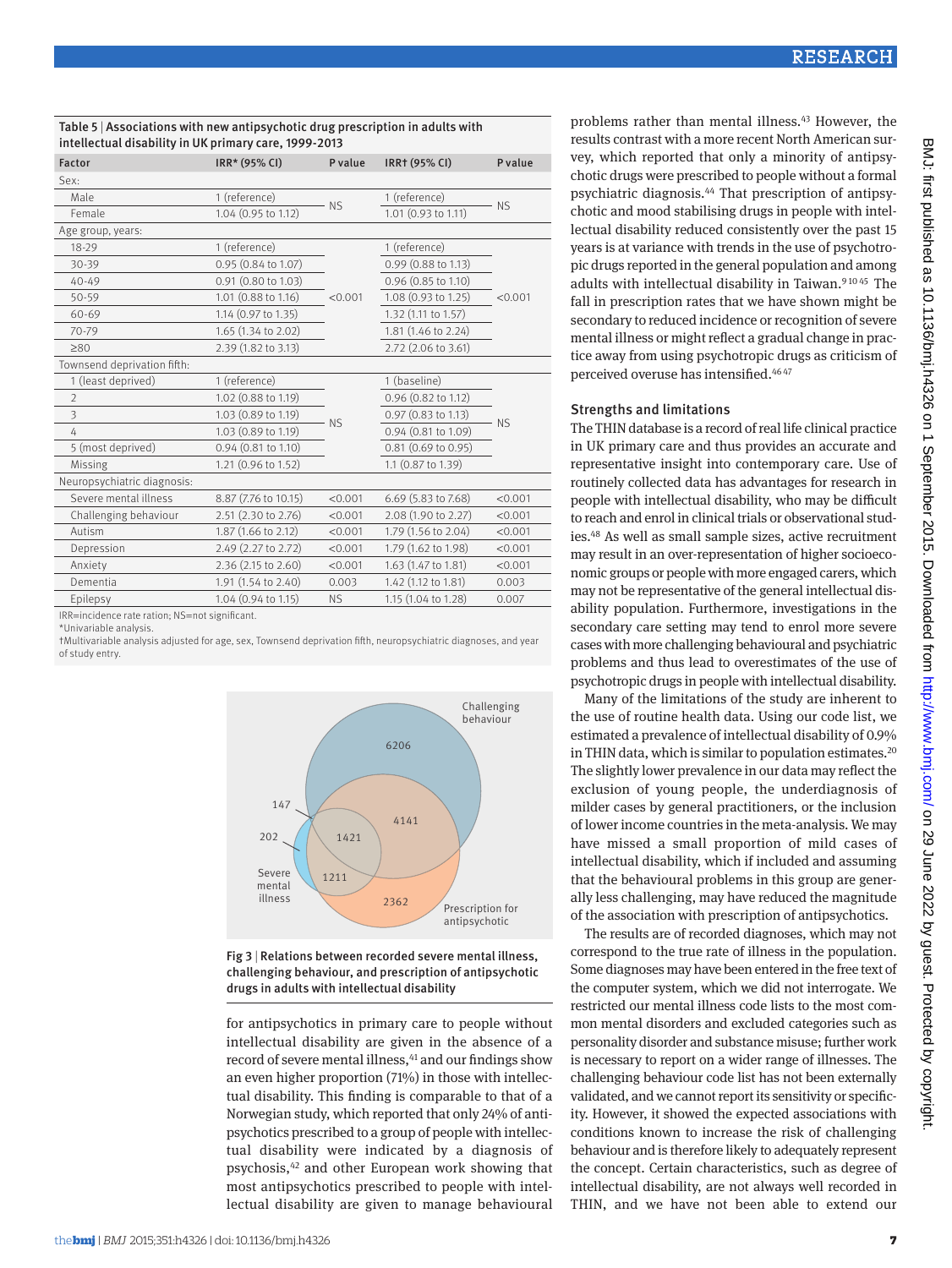interpretations to include analysis of these variables. We did not include our own comparison group without intellectual disability and relied on previously published data to put our results in context. Although prescription of drugs is well recorded in THIN, we will have missed the minority of prescriptions issued in secondary care.

We cannot establish with certainty the indication for drug treatment on the basis of THIN data, which may have led to errors in classification where a drug has more than one use (for example, certain mood stabilisers that are also used as anticonvulsants). We infer that in people without a record of severe mental illness and with challenging behaviour, antipsychotics are used to manage behaviour, but this might not be the case. Prescriptions for antipsychotics that do not seem to be supported by a record of severe mental illness are not necessarily inappropriate and may be used within guidelines to treat complex depression or anxiety disorders, for example.

#### Clinical implications and future research

Our findings confirm a high rate of prescription of psychotropic drugs to people with intellectual disability in UK primary care and show independent associations of prescribing of antipsychotics with challenging behaviour, autism, dementia, and advancing age. The results suggest that these conditions are managed, in some instances, with antipsychotic drugs, which will often reflect a departure from evidence based clinical guidelines. The finding that the magnitude of the association increased when we excluded sleep disorders from the code list suggests that antipsychotics are not regularly used for sedation at night.

We need to understand why most antipsychotics are prescribed to people without a record of severe mental illness and why so many people with challenging behaviour receive antipsychotics. Limited evidence suggests that certain antipsychotics might be effective in treating behavioural disturbance in adults intellectual disability comorbid with autism,<sup>[49](#page-8-43)</sup> but no evidence supports antipsychotic use in challenging behaviour outside this context.<sup>7</sup> Use of antipsychotics for challenging behaviour in people with intellectual disability is recommended only under specialist supervision and for short periods.[24](#page-8-21) Antipsychotics may be used where the availability of other management strategies, such as psychosocial interventions and communication support, is limited. Reducing reliance on drugs will therefore require investment in a skilled multidisciplinary team of professionals who can provide alternative evidence based management strategies for challenging behaviour.

Excessive use of psychotropic drugs has individual and systemic implications. Antipsychotics, in particular, are associated with several adverse side effects that can impair quality of life and lead to deleterious health outcomes.[50](#page-8-44) Reducing the high rate of antipsychotic use in people with intellectual disability might help to reduce the health inequalities that people with intellectual disability experience, which has been identified as a priority area for national action.[51](#page-8-45) Antipsychotic use in people with intellectual disability is complicated by the fact that many people will lack the capacity to consent to taking drugs. We must ensure that patients and their family/carers receive adequate and accessible information on the use of psychotropic drugs and are empowered to question drug treatment and seek alternatives. On a population scale, unnecessary prescribing of drugs burdens health services with avoidable costs, both directly in terms of supplying the drug and indirectly in terms of the additional monitoring that prescription of these drugs mandates.

We concentrated our attention in this study on prescribing of antipsychotics to people with intellectual disability, given that this has been the focus of most controversy. Future research should explore the appropriateness of prescription of other classes of psychotropic drugs in this group. Further investigation of the efficacy and safety of psychotropic drugs is needed, particularly when they are used for challenging behaviour.

## Conclusion

Psychotropic drugs are an important element in the management of specific psychiatric conditions. However, we have shown that adults with intellectual disability are treated with psychotropic drugs at a rate far exceeding that of recorded mental illness and that certain subgroups (such as those with challenging behaviour) are significantly more likely to receive antipsychotic drugs. Although the prescription of antipsychotic drugs has declined over the past 15 years, more work is clearly needed as prescribing often seems to be contrary to the evidence base and clinical guidelines of good practice.

Inappropriate use of drug treatment has implications for the individual and for healthcare systems. Optimising drug use is central to improving care outcomes and will be achieved by a combination of interventions. Adoption of a comprehensive medicines optimisation programme, such as that promoted by NHS England ([www.england.nhs.uk/ourwork/pe/mo-dash/](http://www.england.nhs.uk/ourwork/pe/mo-dash/)), enhanced training of front line professionals, timely recognition and accurate diagnosis of mental illness in people with intellectual disability, and improved accessibility to and development of alternative therapeutic strategies could all contribute to reducing excessive use of psychotropic drugs.

Contributors: All authors developed the idea and method for the study, interpreted the results, and wrote the manuscript. LH did the data extraction and analysis. RS is the guarantor.

Funding: This work received funding from the Baily Thomas Charitable Fund (grant 518669) and the UK National Institute for Health Research (grant RP-DG-0611-10003). The funders had no role in the study design, data collection and analysis, decision to publish, or preparation of the manuscript.

Competing interests: All authors have completed the ICMJE uniform disclosure form at [www.icmje.org/coi\\_disclosure.pdf](http://www.icmje.org/coi_disclosure.pdf) (available on request from the corresponding author) and declare: all authors had financial support from the Baily Thomas Charitable Fund and the UK National Institute for Health Research for the submitted work; AS has received research grants from the Wellcome Trust and acted as an investigator for Roche Pharmaceuticals; no other relationships or activities that could appear to have influenced the submitted work.

Ethical approval: IMS Health has overall ethical approval to supply data to researchers. The study received approval from the THIN Scientific Review Committee (reference 14-071).

Data sharing: A full list of Read codes used and drugs included is available from the corresponding author.